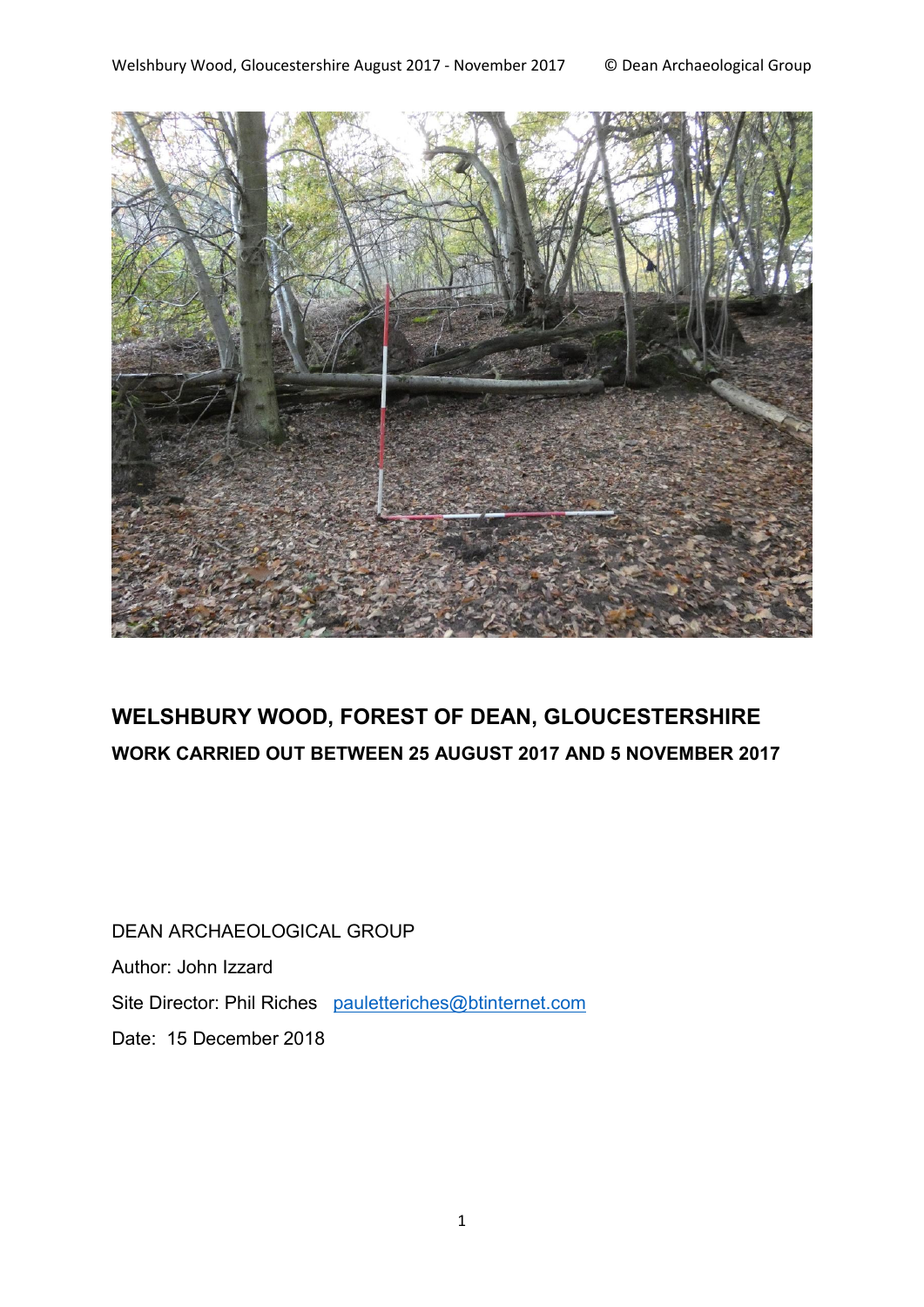## Table of Contents

| Appendix 5: Iron Smelting Slag - Furnace Bottom 17 |  |
|----------------------------------------------------|--|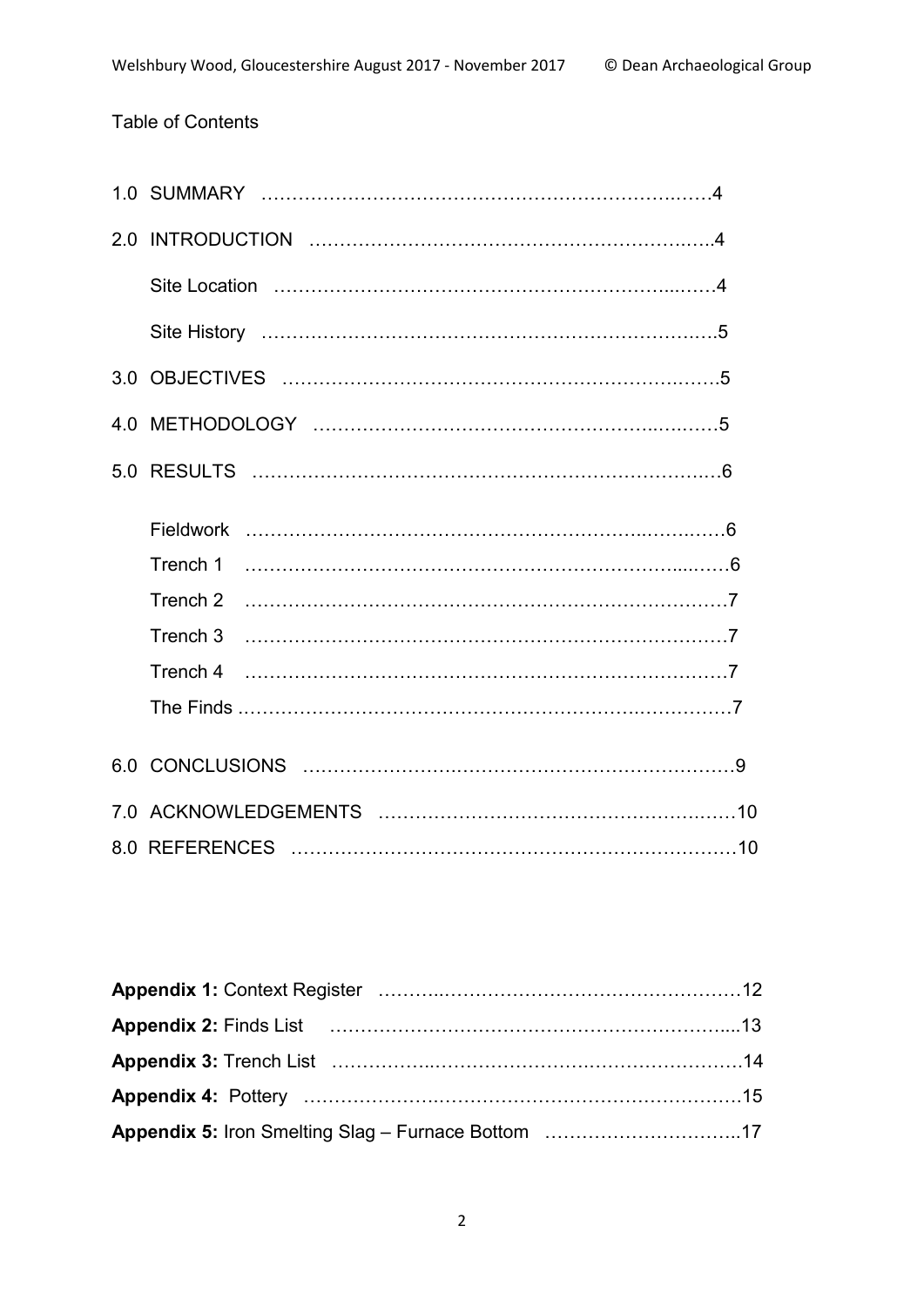#### ILLUSTRATIONS

- **Figure 1: Welshbury Wood**
- **Figure 2: Site Location**
- **Figure 3: Site on Lidar**
- **Figure 4: Site plan**
- **Figure 5: Lower platform and slope to upper platform**
- **Figure 6: Upper platform looking east**
- **Figure 7: Trench 1**
- **Figure 8: Trench 2**
- **Figure 9: Lower rotary quern stone of Roman type**
- **Figure 10: Example of furnace bottom slag**

#### COPYRIGHT

Figure 1: © Crown Copyright and database rights. Reproduced by permission of Ordnance Survey. © Courtesy Forestry Commission (2013).

**Figure 2:** © Courtesy Forestry Commission (2017).

**Figure 3:** © Lidar image (c) Peter Crow. Forest Research; source, Cambridge University ULM (2004). © Gloucestershire County Council 100019134 2017. © Crown Copyright and database rights 2016, Ordnance Survey 100019134.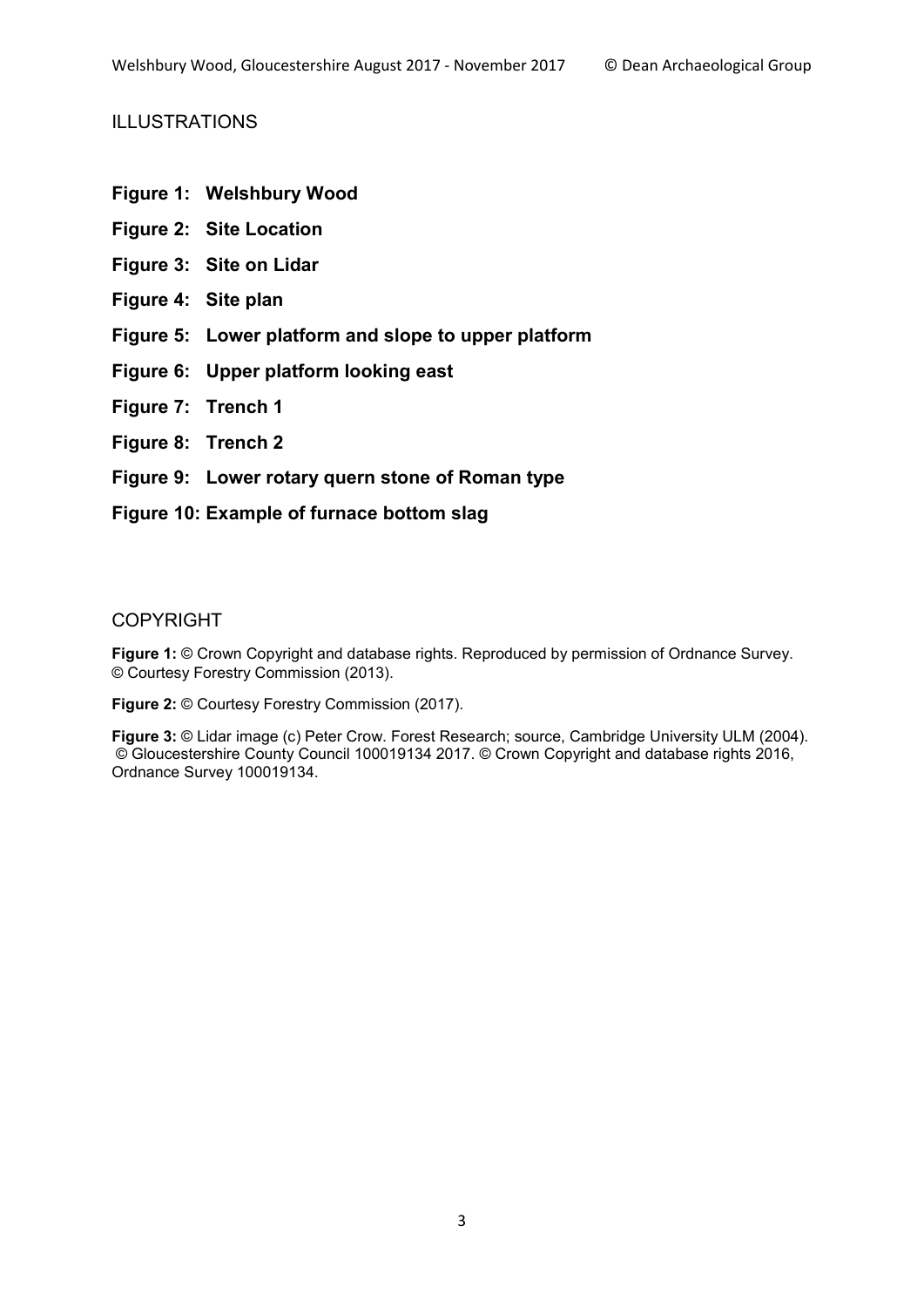## 1.0 SUMMARY

1.1 A small scale exploratory excavation was undertaken in 2017 by the Dean Archaeological Group (DAG) on two platforms identified on the north facing slope of Welshbury wood in the Forest of Dean, Gloucestershire.

1.2 Four trenches revealed evidence of a Romano-British iron smelting site dating from the late 3rd-4th century. No features or furnace bases were identified, only the waste products of that activity. Finds included both tap and furnace iron slag, furnace lining, charcoal, pottery and a substantial part of a lower rotary quern stone of Roman type. In close proximity to the site, two charcoal platforms were identified and a circular hollow (6m diameter and a maximum depth of 1.75m) probably used for the extraction of stone. None of these ancillary features could be dated.

1.3 The pottery assemblage consisted entirely of Romano-British coarse ware: Severn Valley, Dorset Black-burnished, a local Micaceous grey ware, handmade slab-built Malvernian ware and Imitation Black-burnished ware. The Malvernian sherds likely came from a Romano-British pre-fabricated oven.

### 2.0 INTRODUCTION

#### **Site location**

2.1 The site is located at NGR 367990 215760 on a moderate north facing slope of Welshbury Wood, approximately 180m from the north-east corner of Welshbury hillfort (Scheduled Monument). It lies on Forestry Commission land outside of the Scheduled Monument designated area, at approximately 135m AOD (Figs.1, 2 & 3).

2.2 Two roughly circular platforms separated by a drop of approximately 4m lie within an area of open deciduous woodland: predominantly young Birch and Smallleafed lime, but with mature trees also present. Undergrowth cover consisted largely of bracken and bramble together with a number of fallen trees. The platforms were largely clear of any vegetation, although the exact boundaries of the two platforms were difficult to determine. The upper platform was the larger of the two and its north-eastern quarter accommodated an abandoned badger sett with nine visible entrance holes. Five of these were located on the break of slope above the lower platform and the up-cast from the two entrances at the western end of that line contained iron slag. The slope itself had been much altered by up-cast from the Badger sett and a number of recent tree falls. The lower platform was smaller and its boundaries more discernible than its larger neighbour (Figs. 4, 5 & 6).

2.3 The underlying bedrock geology of the area is mapped as Lower Devonian Rocks (undifferentiated) - Sandstone and Conglomerate, Interbedded. Sedimentary Bedrock formed approximately 398 to 416 million years ago in the Devonian Period. Local environment previously dominated by rivers and alluvial fans (BGS on-line Viewer, 2018).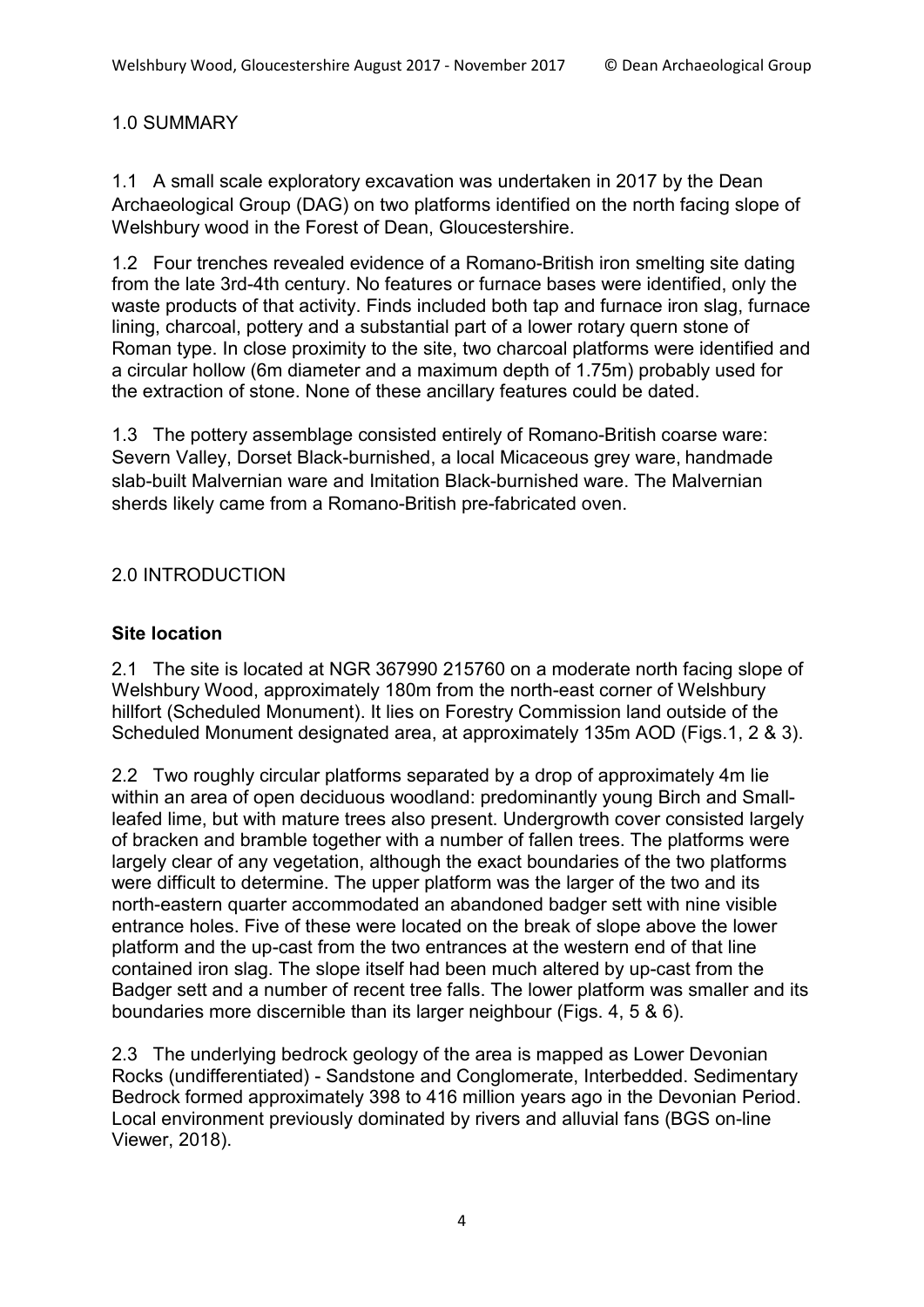#### **Site history**

2.4 The Historic England List Scheduled Monument List entry (Number: 1018158) states that:

'*The final form of Welshbury hillfort is consistent with a `developed' hillfort dating to the Middle Iron Age period from c.300 BC, although some elements of the entrance construction have been paralled with later Iron Age examples, c.100 BC - 50 AD. Welshbury hillfort and associated earthworks have been subject to a detailed survey by the Royal Commission on the Historical Monuments of England* (RCHME) [1995] *which has identified a sequence of landscape features dating from at least the Bronze Age to the beginning of the Roman period …'*

2.5 Immediately to the north-east of the hillfort (Glos. HER 5161) lidar has identified terraces and low banks that may have formed large rectilinear enclosures, potentially prehistoric or Roman in date (Glos. HER 43394). If so, these may associated with a hillfort field system. The two platforms lie within the area covered by Glos. HER 43394.

2.6 In 2015-16 a small scale exploratory excavation within Welshbury Hill Fort was undertaken by Dean Archaeological Group. One trench revealed a shallow u-shaped ditch but with no Iron Age artefacts or evidence of ditch infill from that period. However, both Roman (mid-3rd to late-4th century AD) and medieval (mid-13th to mid-14th century AD) pottery fragments were recovered from the lower layers of the ditch soil infill (DAG, 2017).

#### 3.0 OBJECTIVES

3.1 To understand and date any activity at this location through the identification of features and the recovery of datable artefacts.

4.0 METHODOLOGY

4.1 All trenches were hand dug and all finds recorded. Excavation was undertaken stratigraphically and planned to be taken down to bedrock. Written and drawn records were kept and a photographic record was maintained throughout. No palaeoenvironmental samples were taken; DAG does not have the resource to undertake such work.

4.2 Four trenches were excavated. Trench 1 (6m long by 1m wide) was opened at the southern end of the upper platform along a NNE- SSW axis to a variable depth of between 0.15m and 0.25m. The trench was extended by a further 1m at the northern end to a depth of 0.31m and then again by a further 1m, plus two 1m by 1m lateral extensions to form a final 'T' shape. The head of the trench was located just above the break of slope with the lower platform and between the two badger sett entrances that had iron slag in the up cast material (Fig. 7).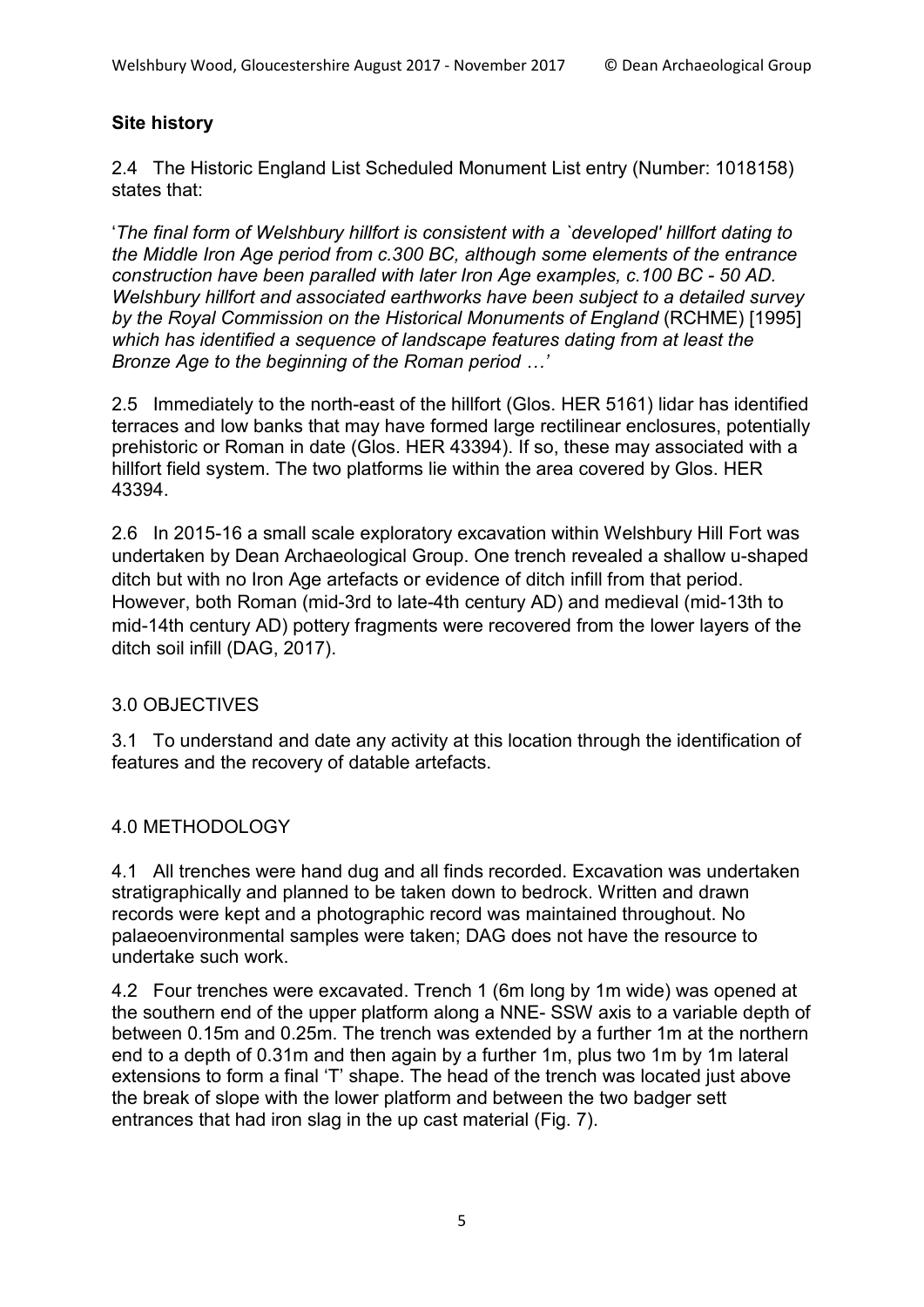4.3 Trench 2 (1m by 1m) was excavated in the centre of the lower platform, then extended by 1m to the north and 1m to the west to form an 'L' shape. Trench 3 (also 1m by 1m) was excavated at the eastern edge of the lower platform.

4.4 Approximately 20m south-west of the upper platform a circular hollow was located on the north facing slope with up-cast to a height of 1.75m on the downward side. The feature measured approximately 6m in diameter and 1.75m at its greatest depth. A break in the up-cast on the western side suggested an entrance way. Trench 4 (1m by 1m) was excavated in the centre of the hollow.

4.5 The site archive (including artefacts) will be deposited with the Dean Heritage Centre.

#### 5.0 RESULTS

#### **Fieldwork**

5.1 The excavation commenced on 25 August 2017 and completed on 5 November 2017. The work was not continuous and was carried out mainly at weekends dependent on weather and availability of personnel. No features were identified in any of the trenches. Summaries of the recorded contexts, finds and trenches are at Appendices 1, 2 and 3 respectively.

5.2 A scattering of iron slag on the surface of the upper platform suggested activity connected with iron smelting. Although a few small pieces of iron slag were present on the surface of the lower platform it was observed that the majority of these were likely to have rolled down the slope from the upper platform as part of the up-cast from the badger sett. Two charcoal platforms (each approximately 4m in diameter) were identified near to the upper platform (south-east and south-west respectively) but were not investigated further.

5.3 Before excavation began one small sherd of Dorset Black-burnished ware, a small piece of struck flint and a broken metal knife blade were found on the upper platform surface. The blade was found close to one of the badger sett entrances and may be have been deposited from the up-cast.

#### **Trench 1**

5.4 The latest deposit encountered (generally 0.03m thick) was a loose midbrownish brown silty loam topsoil with occasional flat angular limestone fragments (100). This layer yielded tap slag, furnace slag and one small fragment of fired clay, later interpreted as furnace lining. Sealed by the topsoil was a deposit of dumped material (102) at the northern end of the trench, and a subsoil (101) consisting of a compact mid-orangey orange silty clay with flat angular limestone fragments in the rest of the trench. Excavated to a depth of between 0.15m-0.40m context 101 contained Romano-British coarse ware pottery, tap and furnace slag, charcoal, and one small struck flint. Dump 102 (approximately 1.5m in diameter and 0.25m thick ) comprised of Romano-British coarse ware pottery, iron slag, fragments of furnace lining and a large quantity of medium-large unburnt angular limestone fragments. The position of the dump is marked on the site plan (Fig. 4). The stratigraphic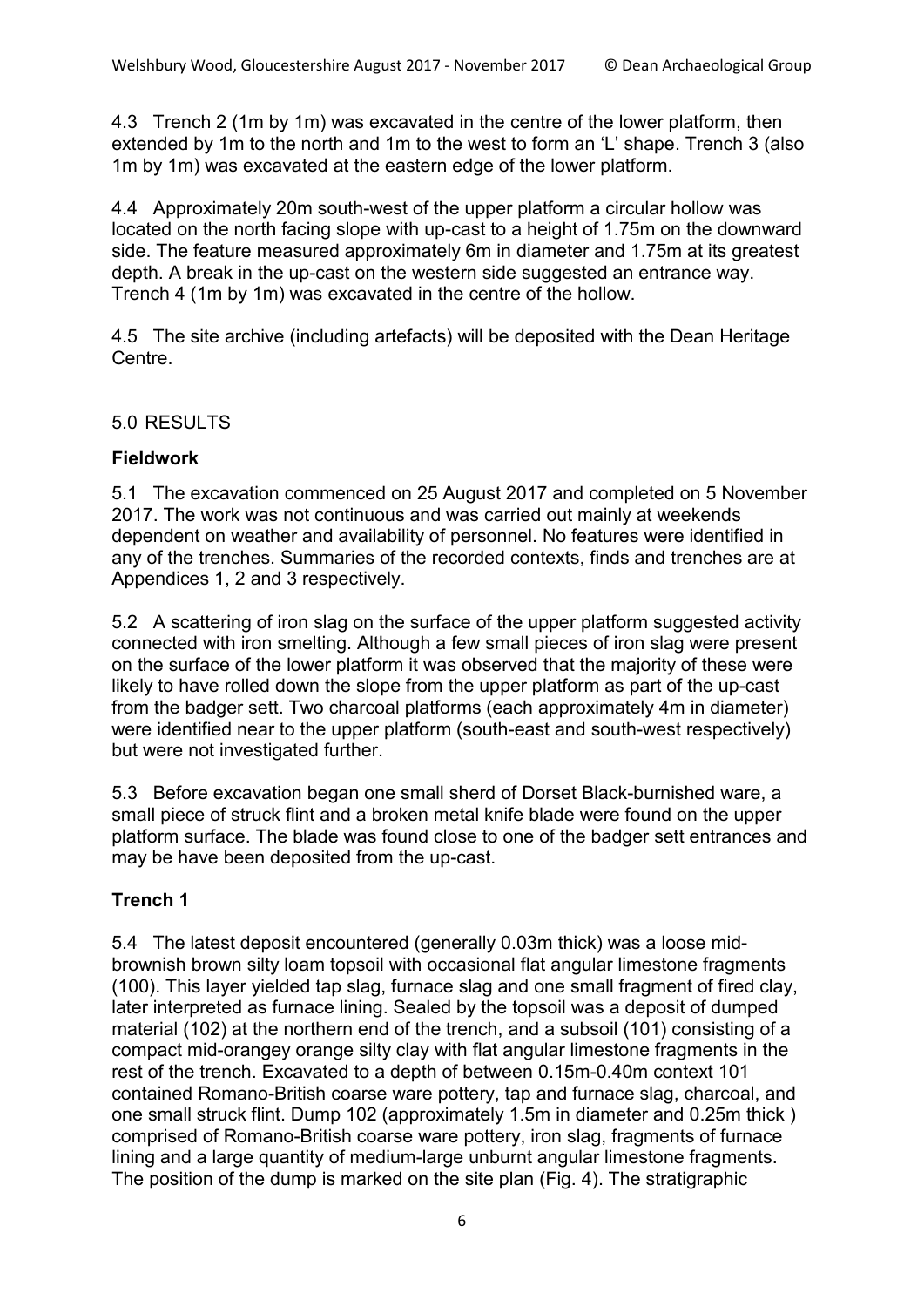division between 101 and the natural substrate could not be clearly determined. Consequently, the composition of the natural substrate (103) was recorded as per 101. No finds were recorded from 103 which was identified 0.43m below the current ground level. The assemblage from trench 1 is consistent with the waste products of bloomery iron smelting.

## **Trench 2**

5.5 The topsoil (approximately 0.19m thick) consisted of a moderately compact light brownish brown silty loam containing flat angular limestone fragments (200). This layer produced Severn Valley ware, tap slag, a quantity of unburnt angular limestone fragments and a substantial part of a lower rotary quern stone of Roman type (Fig 8). This sealed a subsoil consisting of a moderately compact mid-orangey orange silty clay with flat angular limestone fragments (201). Excavated to a depth of 0.04m no finds were recovered and it was concluded that this subsoil was the natural substrate.

### **Trench 3**

5.6 The topsoil was a moderately compact light brownish brown silty loam with flat limestone angular stones (300). Excavated to a depth of 0.15m it contained three sherds of Severn Valley ware, three of Dorset Black-burnished ware, tap slag and one small fragment of charcoal. All of the finds were recovered near the top of 300 and it was decided, partly due to time constraints, not to excavate further.

### **Trench 4**

5.7 The topsoil composed loose mid-brownish brown silty loam with small flat angular limestone fragments, excavated to a depth of 0.20m (400). No finds were recorded but a triangular shaped broken limestone slab (0.54m x 0.40m x 0.22m) was uncovered and when lifted revealed a small pocket of clean small stones in the soil. It is not clear if this was a natural deposit. Due to time constraints, no further excavation was undertaken. The hollow was probably used for the extraction of stone. No dating evidence was found but given its close proximity to the platforms it may have been associated with the process of iron smelting during the Roman period.

#### **The Finds**

#### **Pottery**

5.8 The assemblage consisted of 233 sherds weighing 2213g, giving an average sherd weight of 9.5g (see Appendix 4). The condition was generally poor with abraded surfaces and rounded worn edges. All of the pottery recovered was identified as Roman-British coarse ware, dated to the late 3rd-4th century and made up of five fabrics:

- Dorset Black-burnished ware (DORBB1)
- Severn Valley ware (SVWOX)
- Micaceous greyware (MICGW)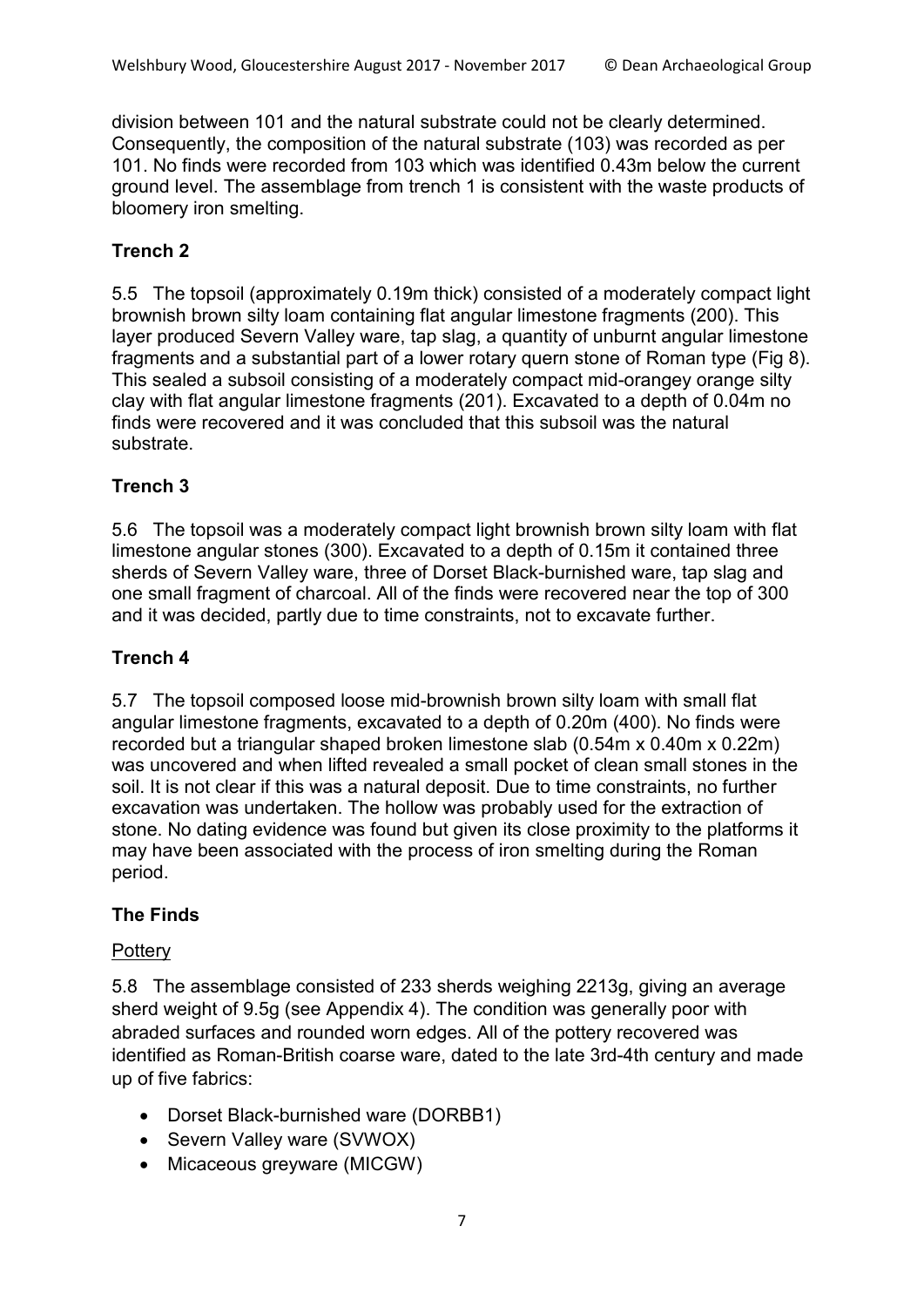- Malvernian handmade (MALREAs)
- Imitation Black-burnished ware (BBIM)

5.9 SVWOX sherds were recovered from trenches 1, 2 & 3, DORBB1 from trench 1 and 3, and the remaining three fabrics from trench 1 only.

5.10 Rim and base sherds were recovered of which the most notable was a complete 0.14m diameter SVWOX storage jar base made up of four sherds. Two SVWOX rim sherds were also found to be from another single vessel. Three DORBB1 body sherds were from the same vessel (bowl) and thirteen sherds had obtuse hatching decoration.

5.11 The MALREAs sherds were identified as Worcestershire fabric 3.1 – *Handmade slab-built Malvernian ware* (late 3rd to 4th century) and likely to have been part of a Romano-British pre-fabricated oven.

5.12The nine BBIM sherds found in trench 1 are, possibly, Gloucestershire fabric TF11c provisionally dated to the 4th century and of local production. The sherds are very similar to Worcestershire fabric 149 - *Worcestershire imitation Black-Burnished ware* dated to the late 4th century but analysis has shown that the inclusions do not match.

#### Other Finds

5.13 A substantial fragment (diameter 0.38m, maximum thickness 0.09m) of a lower rotary quern stone of Roman type was recovered from context 200. Made from Upper Old Red sandstone with quartz conglomerate the grinding surface was worn with no pecking or grooves visible (Fig. 9).

5.14 On the surface of the upper platform a fragment of a single bladed corroded metal knife (0.11m long, maximum width 0.02m) was found together with a small piece of struck flint (diameter approximately 0.02m). A second struck flint (diameter approximately 0.02m) was recorded in context 101. A large quantity of flat angular limestones fragments were also recovered; none showed any sign of burning.

#### Iron Slag

5.15 A total of 379.65 kg of iron slag was recovered from the site made up of tap slag (357.85 kg) and furnace bottom slag (21.8 kg). The tap slag also included approximately 20 fragments of slag runners (all from trench 1) ranging from 0.07m – 0.200m in length and 0.02m- 0.03m deep. It was difficult to determine the crosssection of the tapping channel from these fragments, but some indicated a U-shaped profile. All of the furnace bottom slag was recovered from context 101 (Appendix 5 and example at Fig.10).

## Furnace Lining

5.16 Fragments of baked clay, identified as bloomery furnace lining material, were recovered from trench 1, mainly oxidised red but two pieces were a reduced grey colour. Two fragments (one oxidised and one reduced) had iron slag fused to them.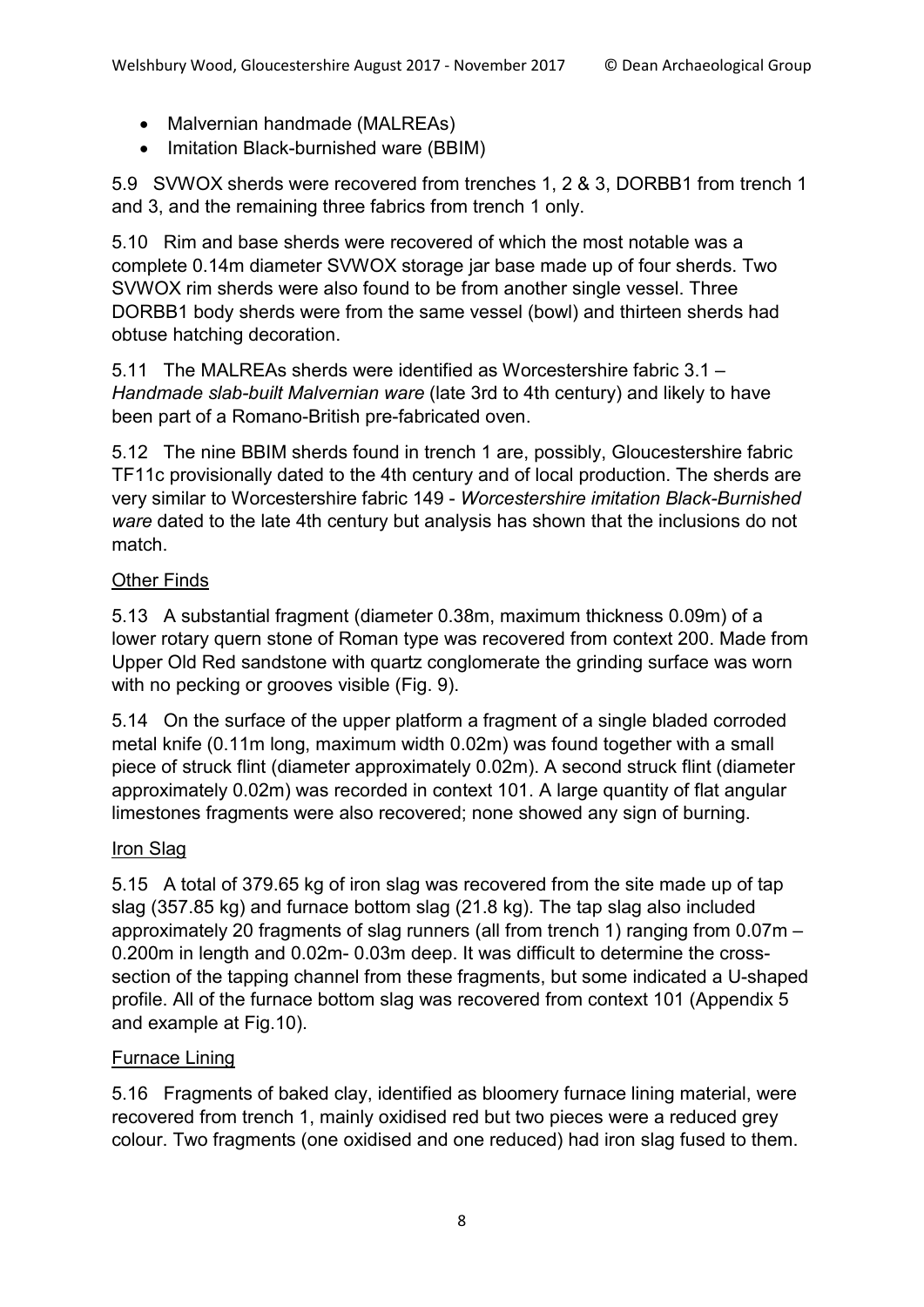#### Charcoal

5.17 A small quantity was recovered from contexts 101 and 300.

#### 6.0 CONCLUSIONS

6.1 The site consisted of two platforms separated by a drop of approximately 4m, with two identified charcoal platforms and a small stone quarry in close proximity. All of these features can be associated with the production of bloomery iron smelting. However, no artefacts were found to date the construction of any of these five elements and it cannot be determined if any of them were used concurrently.

6.2 Similarly, it is not possible to state if the two platforms were built for the purpose of iron smelting or were adapted from an earlier field system associated with the neighbouring hillfort. The upper platform in particular sits on a relatively level area of the hillside and may be a natural feature; the edges are indistinct and the cleared area could have been much larger in antiquity.

6.3 The finds recovered from the dump of material found in trench 1 were interpreted as waste products from the operation of one or more bloomery iron smelting furnaces. Moreover, some of the ceramic sherds were found to belong to the same vessels indicating that the material may have been deposited in a single event. The ceramic assemblage dated the deposit to the late 3rd-4th century; a date consistent with that attributed to nine sherds (all from the same vessel) of an Oxford colour coated fabric excavated from the infill of one of the Welshbury hillfort ditches (Izzard, 2017).

6.4 Only two Roman coarse ware fabrics were recovered from the lower platform together with a broken lower rotary quern stone of Roman type. The two fabrics were DORBB1 and SVWOX providing a date range from mid-1st-4th century. Consequently we cannot be certain that the two platforms were used together during the Roman period.

6.5 The composition of the finds recovered from trench 1 are evidence of bloomery iron smelting somewhere close by. The waste material was deposited at the northern, and lower, edge of the upper platform so it is reasonable to assume that the hearth, or hearths, lie towards the southern end of the platform if for no other reason that is it is easier to transport waste material downhill. The amount of iron slag (but no ceramics) found in the up-cast from two of the Badger sett entrances immediately adjacent to trench 1 may suggest that there are other waste dumps in the vicinity.

6.6 All of the ceramic material recovered was associated with cooking and the storage of food and it is likely that any built structures to support that activity also lie towards the southern end of the platform.

6.7 Based on the evidence, our interpretation is that this is a late 3rd-4th century Romano-British bloomery smelting site.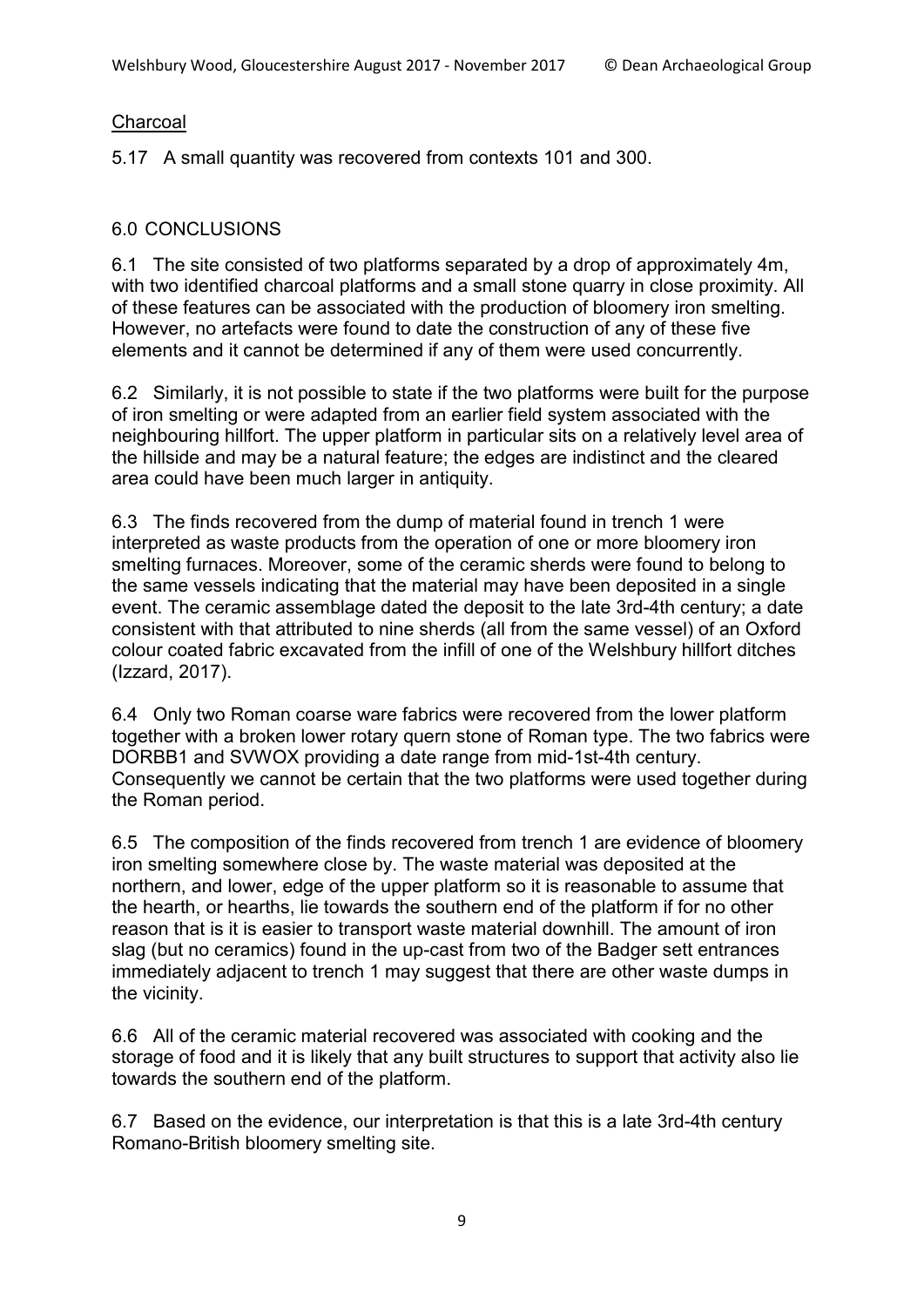#### 7.0 ACKNOWLEDGEMENTS

7.1 Dean Archaeological Group would like to thank the West England Forest District, Forestry Commission for allowing us to excavate the site. We would also like to acknowledge the time, advice and assistance given by Jon Hoyle, Anna Morris and James Tongue, Gloucestershire County Council Archaeology Service and Andy Walsh and Rob Hedge at Worcestershire Archaeology.

7.2. The excavation was directed by Phil Riches and this report was written by John Izzard. Phil Riches also produced the photographic record and the excavators were: Phil Riches, Ken Eames, Stuart Cox, Ian Dean, Adela Arga, Marlene Wilkinson and John Izzard.

#### 8.0 REFERENCES

Barber, A.J., and Holbrook, N., 2000*, A Roman Iron-Smelting Site at Blakeney, Gloucestershire: excavations at Millend Lane 1997. Trans. BGAS* **118** 33-60.

Fulford, M.G., and Allen, J.R.L., 1992, *Iron-Making at the Chesters Villa, Woolaston, Gloucestershire: Survey and Excavation 1987-91, Britannia 23.*

Gloucestershire HER 5161: *Prehistoric fortified enclosure known as Welshbury hillfort with associated prehistoric cairn, field system and settlement (SAM 31186). Also undated charcoal burning site and site of post medieval summerhouse within Welshbury Wood, Blaisdon*

Gloucestershire HER 43394: *Possible prehistoric field system identified by LIDAR, Blaisdon*

Harvard, T., and Alexander, M., 2015, *Roman Settlement Evidence at Tewkesbury Hospital: Excavations in 2012-14*, *Trans. BGAS* **133** 49-78.

Hoyle, J.P., Butler L., Tait G., and Wootton D., 2007. *The Forest of Dean Gloucestershire, The Scowles and Associated Iron Industry Survey: Project Number 3342.*

Hoyle, J.P., 2013, *Forest of Dean Archaeological Survey Stage 3B Survey for management of lidar detected earthworks in Forestry Commission woodland Project Number 5291 REC Phase 2: Field evaluation of selected lidar detected earthworks and characterisation of archaeology in Forestry Commission woodland. Project Report Volume 1: Methodology, Results and Discussion.*

Izzard, J.P., 2017, Dean Archaeological Group, *Welshbury Hillfort, Forest of Dean, Gloucestershire.*

McOmish, D.S., and Smith, N.A., 1996, *Welshbury Hillfort: A new survey by the Royal Commission on the Historical Monuments of England*, *Trans. BGAS* **114,** 55- 64.

*The Historical Metallurgy Society* [website]< http://hist-met.org/> accessed on 25 April 2018.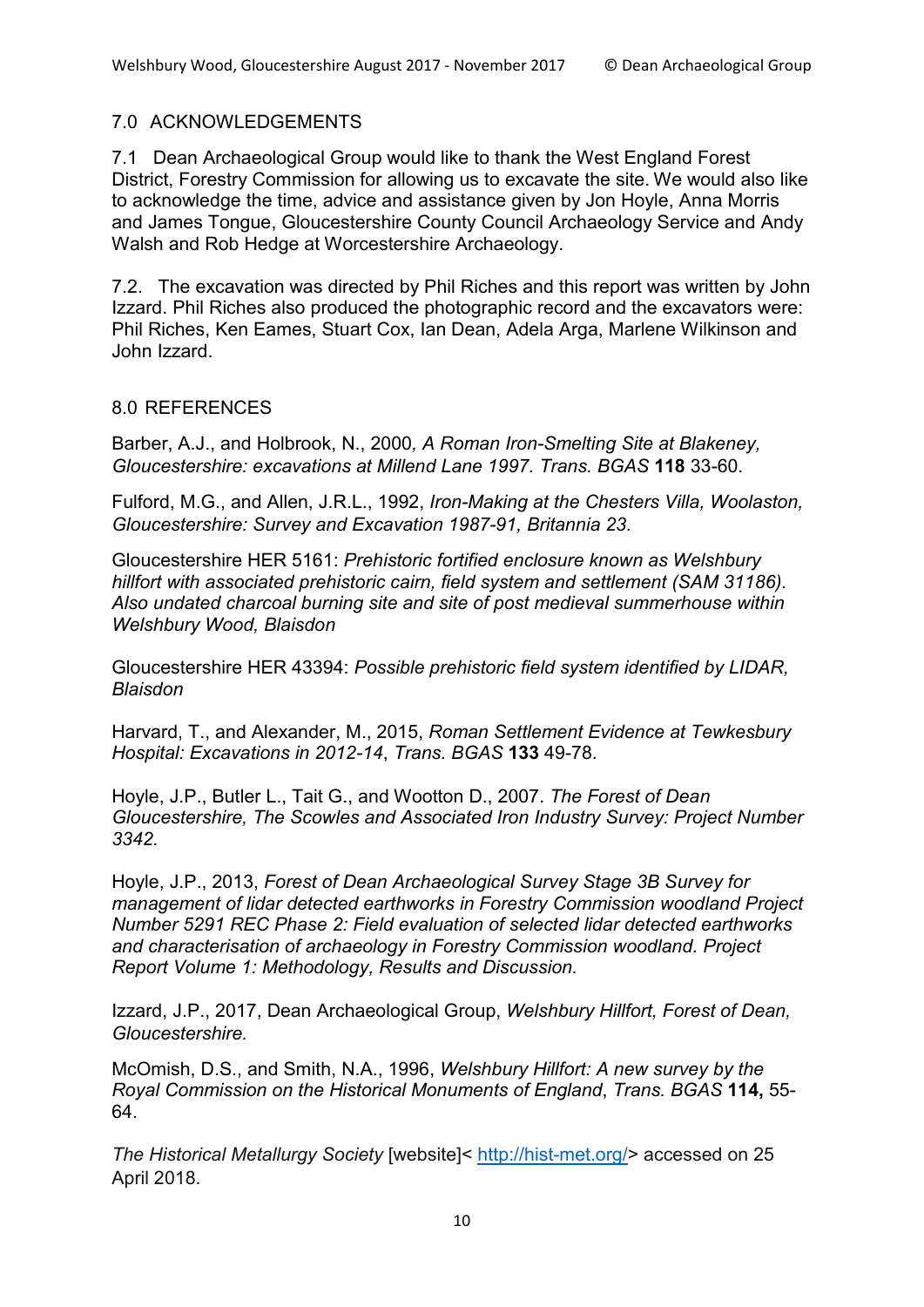Webster, P.V., 1976, *Severn Valley Ware: A Preliminary Study. Trans. BGAS* **94** 18- 46.

*Worcestershire Ceramics* [website] < https://www.worcestershireceramics.org/ > accessed on 25 April 2018.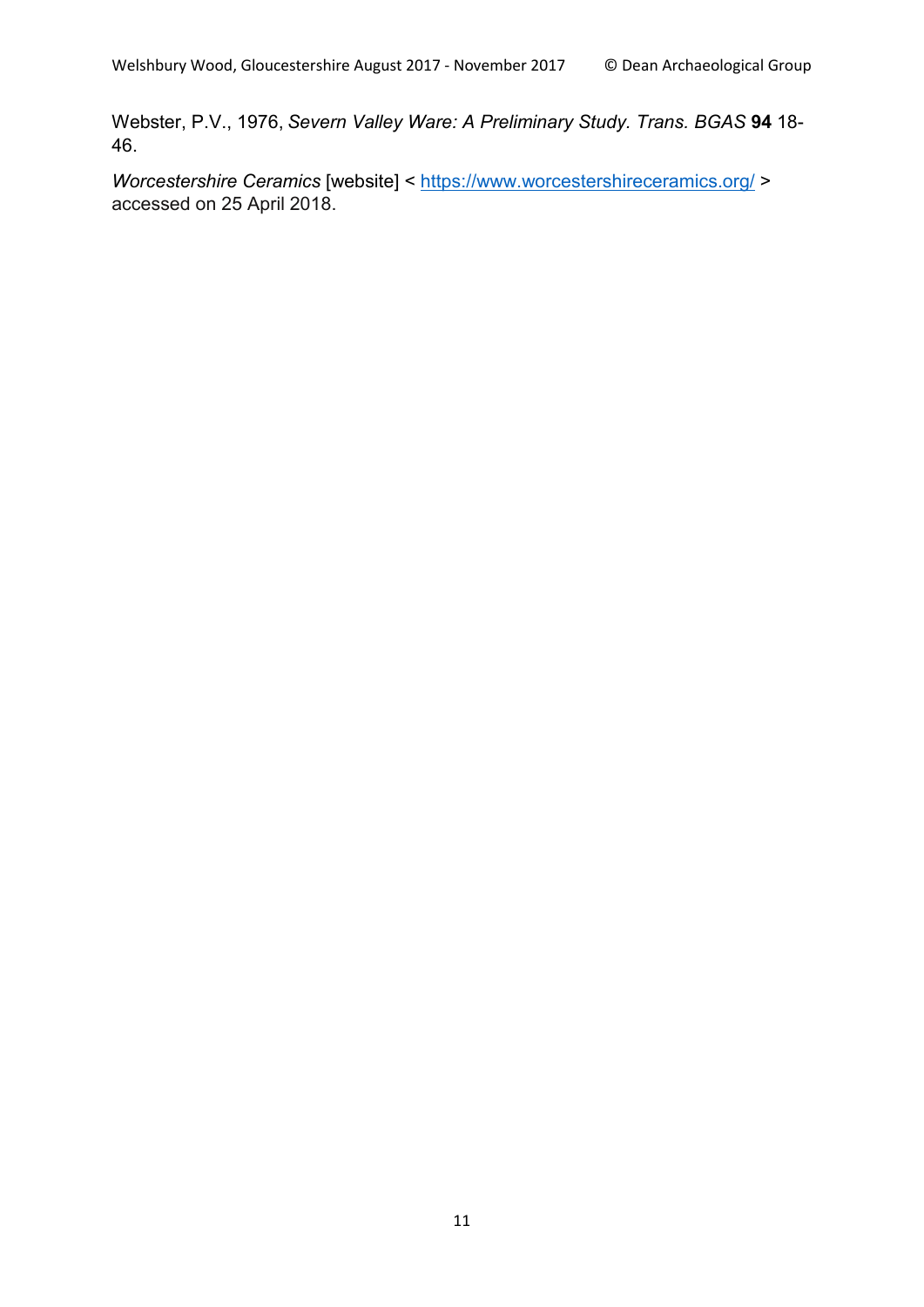| Trench 1            |                                                                                                                                          |  |  |  |  |
|---------------------|------------------------------------------------------------------------------------------------------------------------------------------|--|--|--|--|
| 100                 | Topsoil. Loose mid-brownish brown silty loam, occasional flat angular                                                                    |  |  |  |  |
|                     | limestone fragments. Iron slag, furnace lining. 0.03m thick.                                                                             |  |  |  |  |
| 101                 | Subsoil. Compact mid-orangey orange silty clay, flat angular limestone                                                                   |  |  |  |  |
|                     | fragments. Pottery, iron slag, furnace lining, charcoal, struck flint.                                                                   |  |  |  |  |
|                     | Excavated to a depth of between 0.15m-0.40m.                                                                                             |  |  |  |  |
| 102                 | Dump of material. Romano-British coarse ware pottery, iron slag,                                                                         |  |  |  |  |
|                     | fragments of furnace lining, medium-large unburnt angular limestone<br>fragments. Approximately 1.5m in diameter and 0.25m thick.        |  |  |  |  |
| 103                 | Natural Substrate. Compact mid-orangey orange silty clay, flat angular                                                                   |  |  |  |  |
|                     | limestone fragments.                                                                                                                     |  |  |  |  |
|                     |                                                                                                                                          |  |  |  |  |
| Trench <sub>2</sub> |                                                                                                                                          |  |  |  |  |
| 200                 | Topsoil. Moderately compact light brownish brown silty loam, flat                                                                        |  |  |  |  |
|                     | angular limestone fragments. Pottery, quern stone, iron slag. 0.19m<br>thick.                                                            |  |  |  |  |
| 201                 | Natural substrate. Moderately compact mid-orangey orange silty clay,<br>flat angular limestone fragments. Excavated to a depth of 0.04m. |  |  |  |  |
|                     |                                                                                                                                          |  |  |  |  |
| Trench 3            |                                                                                                                                          |  |  |  |  |
| 300                 | Topsoil. Moderately compact light brownish brown silty loam, flat                                                                        |  |  |  |  |
|                     | angular limestone fragments. Pottery, iron slag. Excavated to a depth                                                                    |  |  |  |  |
|                     | of 0.15m.                                                                                                                                |  |  |  |  |
|                     |                                                                                                                                          |  |  |  |  |
| <b>Trench 4</b>     |                                                                                                                                          |  |  |  |  |
| 400                 | Topsoil. Loose mid-brownish brown silty loam, flat angular limestone                                                                     |  |  |  |  |
|                     | fragments. Excavated to a depth of 0.20m.                                                                                                |  |  |  |  |

## **Appendix 1: Context Register**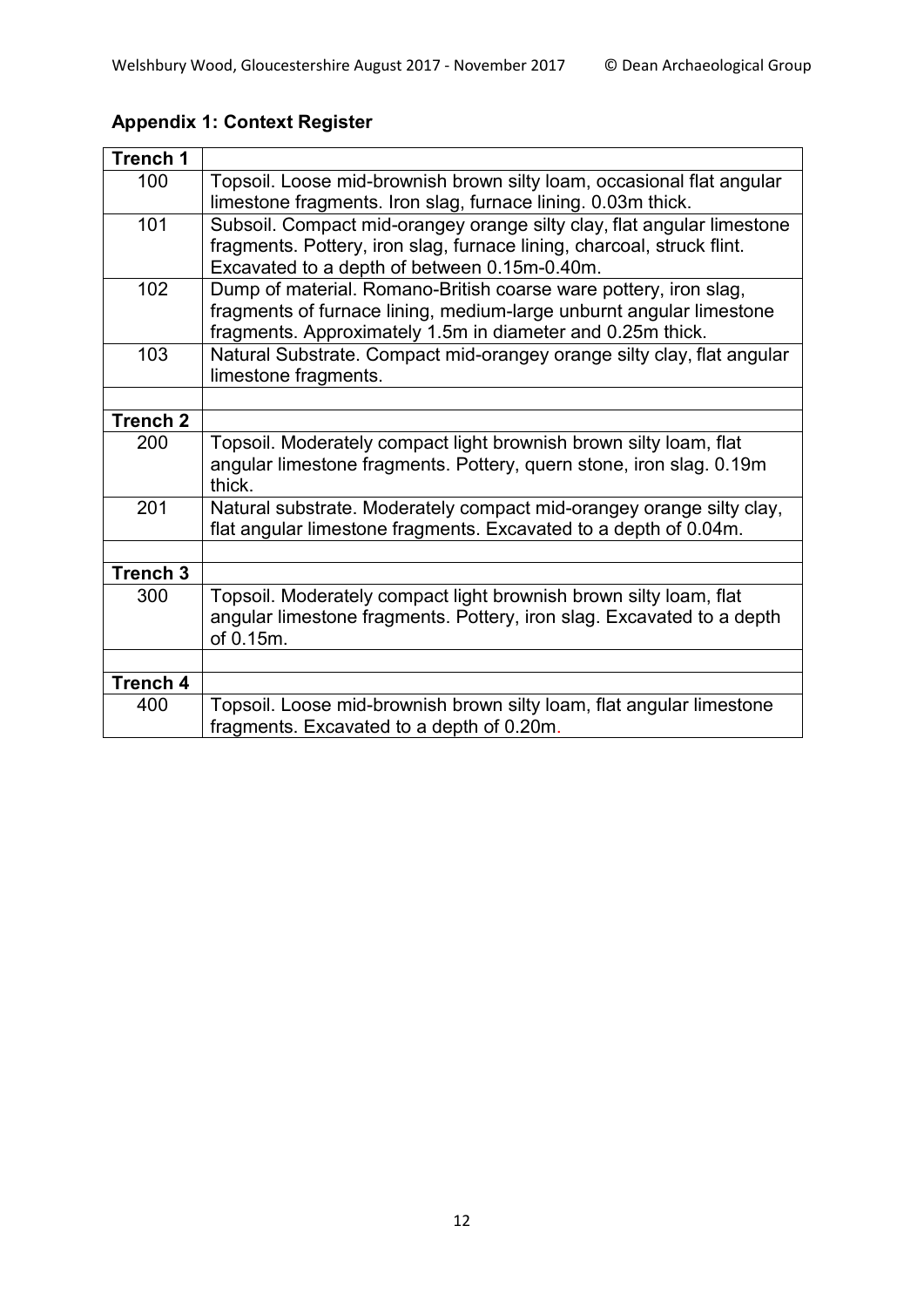# **Appendix 2: Finds List**

| <b>Context</b> | Category                               | Count | Weight(g)      | <b>Date</b> |
|----------------|----------------------------------------|-------|----------------|-------------|
| Surface        | Romano-British pottery: coarse ware    |       |                | Roman       |
|                | <b>Struck flint</b>                    |       | 5              |             |
|                | Knife blade                            |       | 34             |             |
| 100            | Furnace lining                         | 1     | 6              |             |
|                | Metallurgical residues: smelting slags |       | 14.6kg         |             |
| 101            | Romano-British pottery: coarse ware    | 5     | 32             | Roman       |
|                | <b>Struck flint</b>                    | 1     | $\overline{7}$ |             |
|                | Charcoal                               | 31    | 24             |             |
|                | Metallurgical residues: smelting slags |       | 1.4kg          |             |
| 102            | Romano-British pottery: coarse ware    | 207   | 2091           | Roman       |
|                | Furnace lining                         | 41    | 215            |             |
|                | Metallurgical residues: smelting slags |       | 355.6kg        |             |
| 103            | Nil                                    |       |                |             |
| 200            | Romano-British pottery: coarse ware    | 14    | 36             | Roman       |
|                | Part of lower rotary quern stone       | 1     |                |             |
|                | Metallurgical residues: smelting slags |       | 1.25kg         |             |
| 201            | <b>Nil</b>                             |       |                |             |
| 300            | Romano-British pottery: coarse ware    | 6     | 47             | Roman       |
|                | Charcoal                               |       |                |             |
|                | Metallurgical residues: smelting slags |       | 6.8kg          |             |
| 400            | Nil                                    |       |                |             |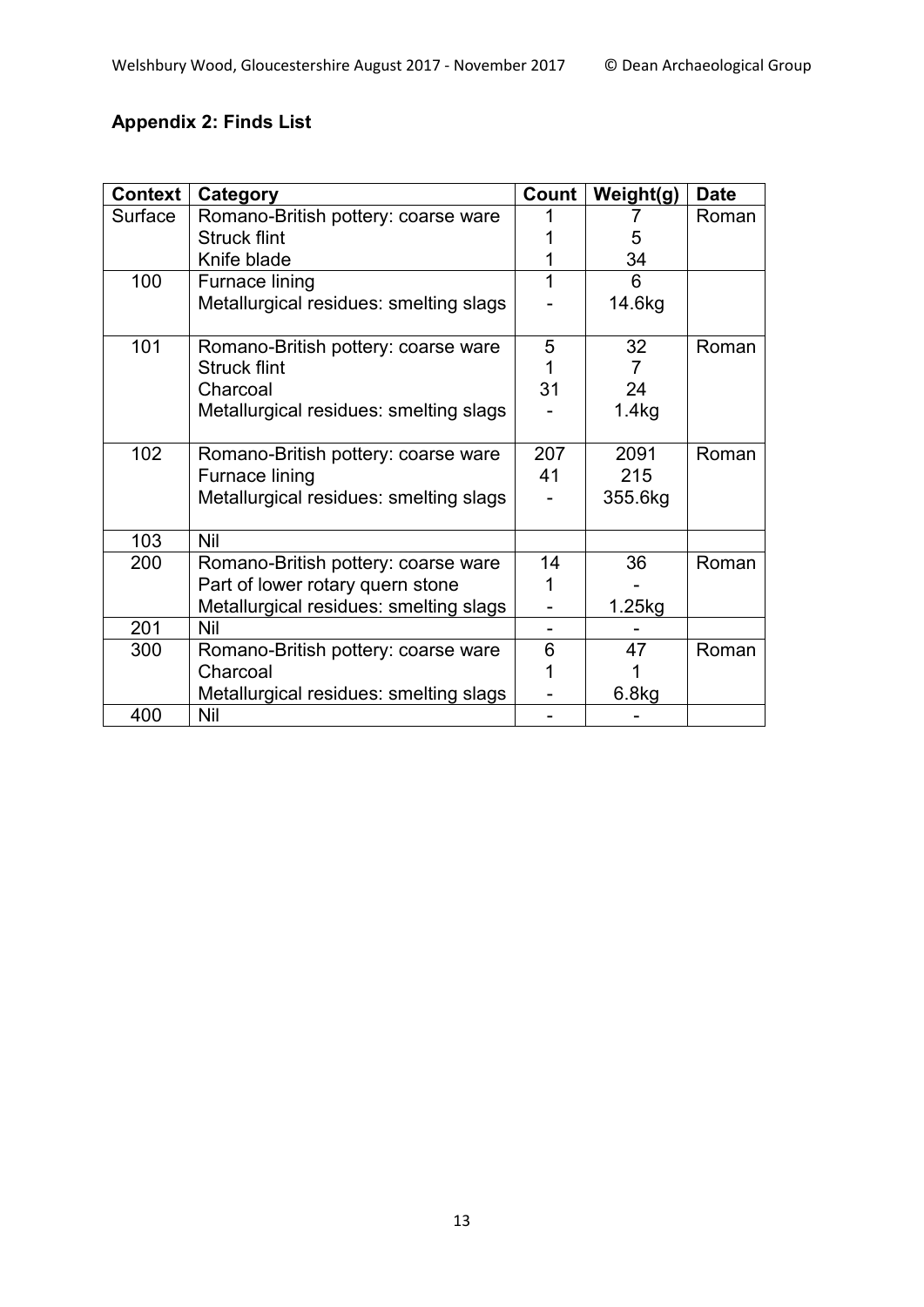# **Appendix 3: Trench list**

| <b>Trench</b> | <b>Description</b>                                                     |  |  |  |  |
|---------------|------------------------------------------------------------------------|--|--|--|--|
| 01            | (NGR 67967 15746) (NNE-SSW orientation) 8.5m long by 1m wide.          |  |  |  |  |
|               | Expanded at NNE end with two 1m by 1m lateral extensions to form a 'T' |  |  |  |  |
|               | shape. 0.43m max depth.                                                |  |  |  |  |
| 02            | (NGR 67986 15756) (NNE-SSW orientation) 2m long by 1m wide.            |  |  |  |  |
|               | Expanded west at northern end with a one 1m by 1m lateral extension to |  |  |  |  |
|               | form an 'L' shape. 0.23m max depth.                                    |  |  |  |  |
| 03            | (NGR 67988 15755) 1m by 1m. 0.15m max depth.                           |  |  |  |  |
| 04            | (NGR 67947 15744) 1m by 1m. 0.20m max depth.                           |  |  |  |  |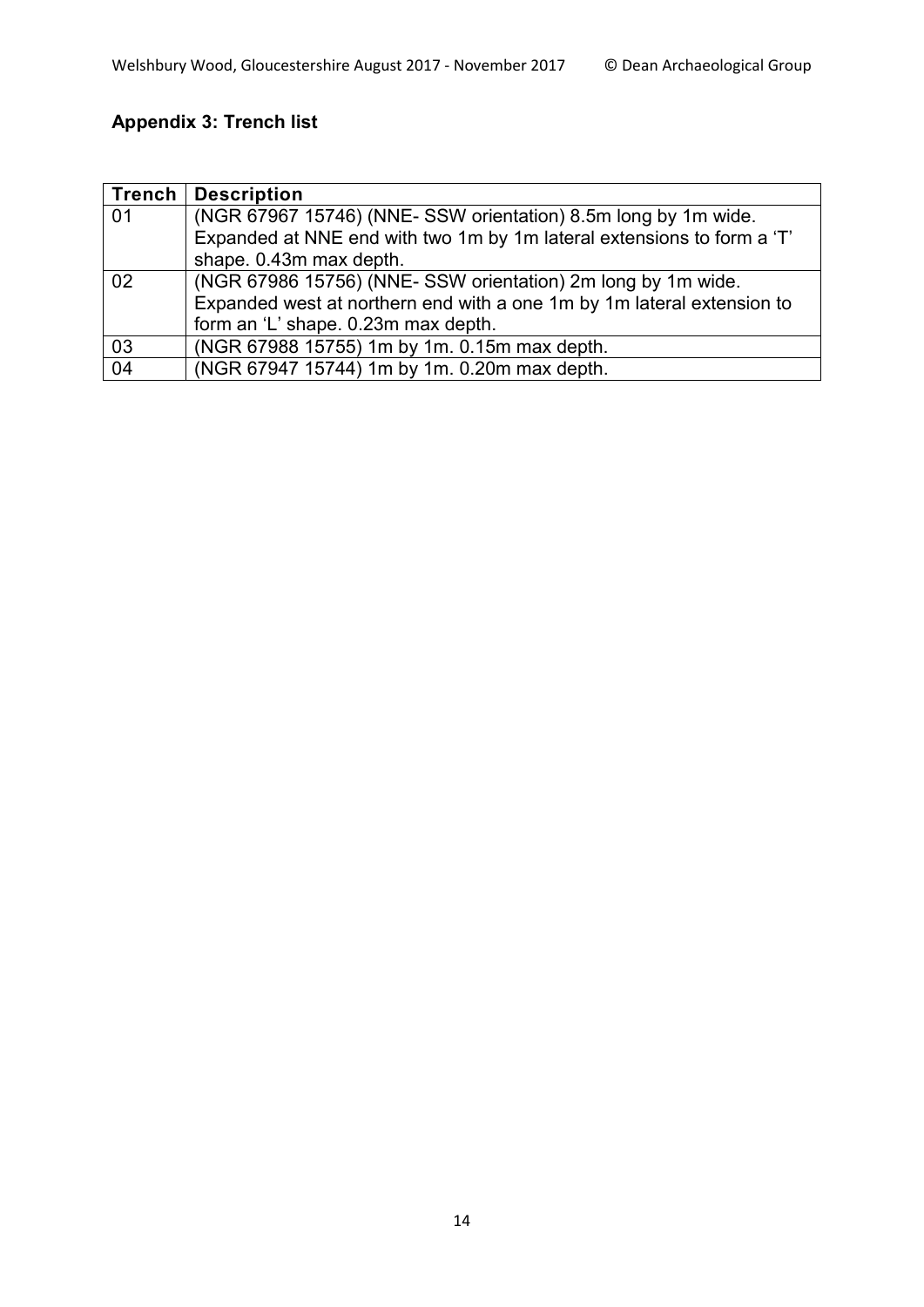## **Appendix 4: Pottery**

#### Total for excavation

|              | <b>Fabric</b>  | <b>Description</b>             | Wt.(g) | %  | No. | $\frac{0}{0}$ |
|--------------|----------------|--------------------------------|--------|----|-----|---------------|
| Regional     | DORBB1         | Dorset Black-burnished ware    | 322    | 14 | 59  | 25            |
| Local        | <b>SVWOX</b>   | Severn Valley ware             | 1452   | 66 | 136 | 58            |
|              | <b>MICGW</b>   | Micaceous greyware             | 102    | 5  | 8   |               |
|              | <b>MALREAS</b> | Malvernian handmade            | 265    | 12 | 21  | 9             |
|              | <b>BBIM</b>    | Imitation Black-burnished ware | 72     | ົ  | 9   |               |
| <b>Total</b> |                |                                | 2213   |    | 233 |               |

## Surface find

| Fabric | Description                                     | $Wt.(q) \mid No.$ |  |
|--------|-------------------------------------------------|-------------------|--|
|        | Regional   DORBB1   Dorset Black-burnished ware |                   |  |

### Total for context (101)

|              | <b>Fabric</b> | <b>Description</b>                   | Wt.(g) | No. |
|--------------|---------------|--------------------------------------|--------|-----|
| Regional     |               | DORBB1   Dorset Black-burnished ware | 12     |     |
| Local        | <b>SVWOX</b>  | Severn Valley ware                   | 20     |     |
| <b>Total</b> |               |                                      | -32    |     |

### Total for context (102)

|              | <b>Fabric</b>  | <b>Description</b>             | Wt.(g) | No.              |
|--------------|----------------|--------------------------------|--------|------------------|
| Regional     | DORBB1         | Dorset Black-burnished ware    | 263    | 53               |
| Local        | <b>SVWOX</b>   | Severn Valley ware             | 1389   | 116              |
|              | <b>MICGW</b>   | Micaceous greyware             | 102    | 8                |
|              | <b>MALREAS</b> | Malvernian handmade            | 265    | 21               |
|              | <b>BBIM</b>    | Imitation Black-burnished ware | 72     | 9                |
| <b>Total</b> |                |                                | 2091   | $\overline{207}$ |

#### Total for context (200)

|  | <b>Fabric</b> Description               | $\vert$ Wt.(g) $\vert$ No. |    |
|--|-----------------------------------------|----------------------------|----|
|  | Local   SVWOX   Severn Valley ware   36 |                            | 14 |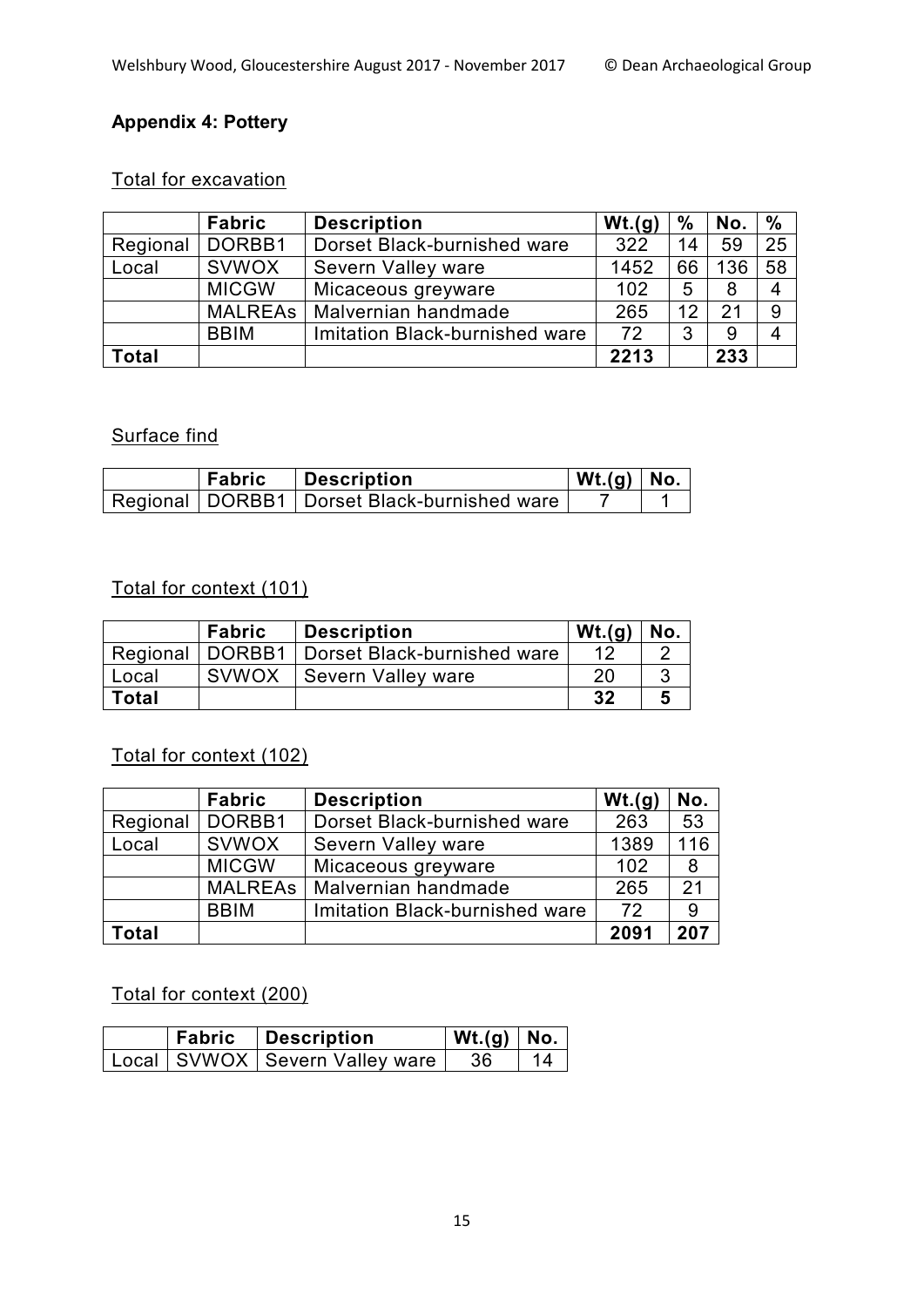# **Appendix 4: Pottery (continued)**

#### Total for context (300)

|              | <b>Fabric</b> | <b>Description</b>                   | Wt.(q)    | No. |
|--------------|---------------|--------------------------------------|-----------|-----|
| Regional     |               | DORBB1   Dorset Black-burnished ware | 40        |     |
| Local        | <b>SVWOX</b>  | ' Severn Valley ware                 |           |     |
| <b>Total</b> |               |                                      | <b>47</b> |     |

## Rims

| <b>Fabric</b>  | Diameter (m)                      | Form        | <b>Vessel</b> |
|----------------|-----------------------------------|-------------|---------------|
| DORBB1         | $1 \times 0.12, 1 \times 0.16$ ,  | Everted     | Storage Jar   |
| DORBB1         | $1 \times 0.12$                   | Cavetto     | Storage Jar   |
| <b>SVWOX</b>   | $1 \times 0.10$ , $1 \times 0.12$ | $A.1^{(1)}$ | Storage Jar   |
| <b>MALREAS</b> | $1 \times 0.20$                   | -           | Pre-fab. oven |
| <b>BBIM</b>    | $1 \times 0.10$ (approx.)         | $\sim$      | Not known     |

Note:

(1) Webster, P., *Trans* BGAS94 (1976), 18-46.

#### Bases

| Fabric | Diameter (m)          | <b>Vessel</b> |
|--------|-----------------------|---------------|
| SVWOX. | $1 \times 0.14^{(1)}$ | Storage Jar   |
| MICGW  | $1 \times 0.10^{(2)}$ | Storage Jar   |

Note:

(1) One complete base of four sherds.

 $(2)$  Two sherds – may be from two 100mm diameter vessels.